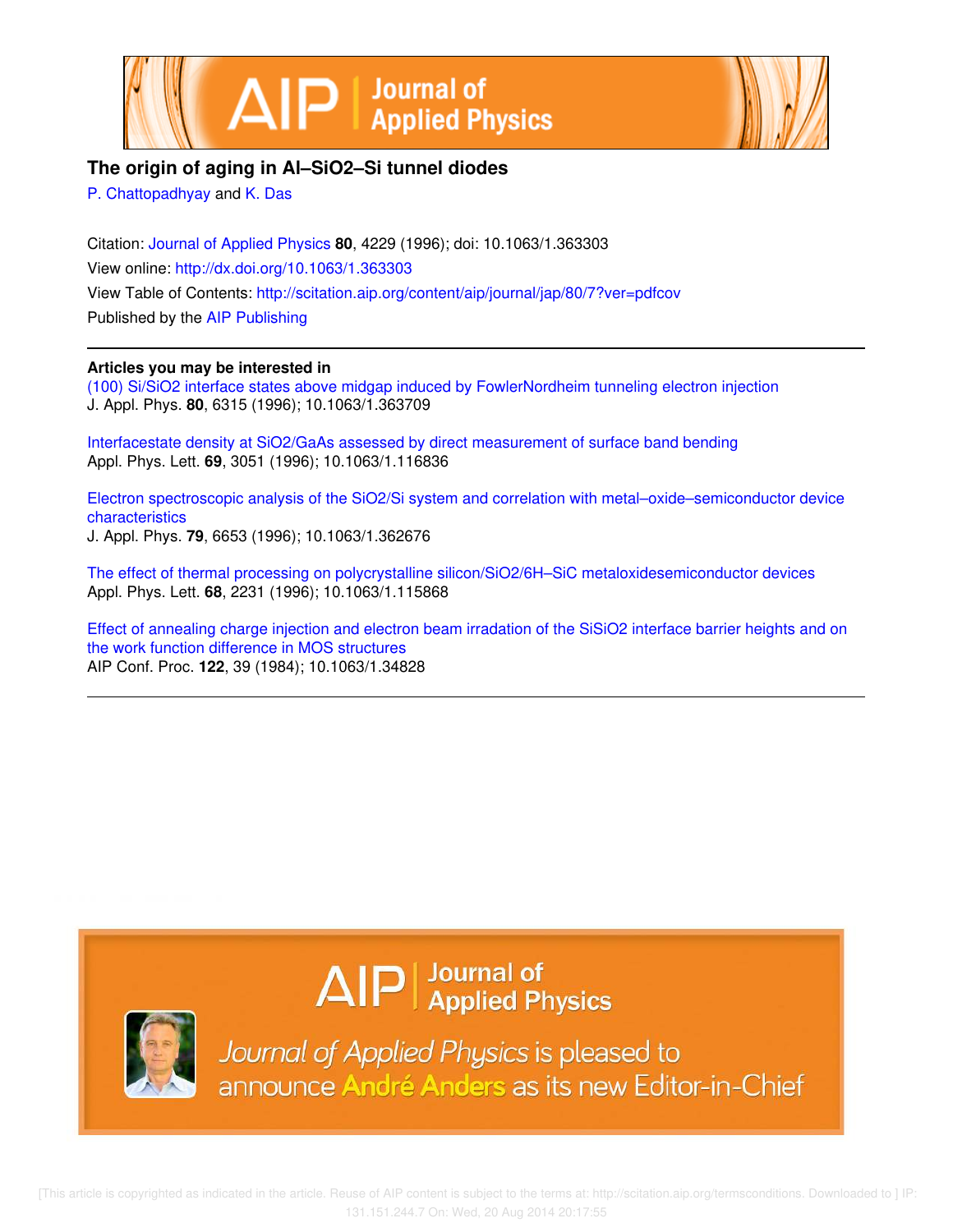## **The origin of aging in Al–SiO2–Si tunnel diodes**

P. Chattopadhyay

*Department of Electronic Science, 92, University College of Science, A.P.C. Road, Calcutta 700 009, India*

K. Das

*Department of Physical Chemistry, Indian Association for the Cultivation of Science, Jadavpur, Calcutta 700 032, India*

(Received 24 July 1995; accepted for publication 4 June 1996)

The origin of aging of  $Al-SiO<sub>2</sub>-Si$  tunnel diodes is investigated. A theoretical model is proposed based on the assumption that aluminum undergoes a chemical reaction with the  $SiO<sub>2</sub>$  layer and produces silicon which introduces active centers for trapping electrons in the oxide layer. The model shows that the negative charge density that develops at the interface is responsible for the time dependence of the barrier height observed in Al–SiO<sub>2</sub>–Si tunnel devices. © 1996 American *Institute of Physics.* [S0021-8979(96)05317-0]

The study of aging in metal–oxide–semiconductor (MOS) tunnel diodes is extremely important to ascertain the applicability of such devices for long-term operation. In several experimental studies, pronounced aging of MOS and related devices has been observed. Turner and Rhoderick<sup>1</sup> have noticed considerable aging of Cu, Ag, and Al contacts on chemically etched silicon surfaces. Card<sup>2</sup> observed pronounced aging of  $Al-SiO<sub>2</sub>-Si$  tunnel diodes. Two possibilities are usually attributed to the above phenomena, namely, the interface contamination and the chemical reaction of metal with the oxide layer.<sup>3</sup>

One of the immediate consequences of the aging is either an increase (devices on  $n$ -type Si) or a decrease (devices on  $p$ -type Si) of the barrier height with time followed by a nearly constant value after a much longer time. Although the above trend has been consistently observed in many works, the theoretical understanding of this subject seem to be inadequate. Sharma and Srivastava, $4$  in an attempt to explain Card's experimental data, assumed a reduction in oxide thickness due to the formation of a complex of aluminum oxide and silicon resulting from a chemical reaction between  $SiO<sub>2</sub>$  and Al. Based on an empirical relation between the complex layer and the time, the above workers interpreted the barrier height data. In this work we propose a different mechanism which offers a simple and better explanation for the aging effect in silicon MOS devices.

We stress that the aging effect is a manifestation of a chemical reaction between the metal and the adjacent oxide layer determined by the reaction rate. In an  $Al-SiO<sub>2</sub>-Si$  system the aluminum reacts with silicon dioxide yielding the following products:

$$
4AI + 3SiO_2 = 2Al_2O_3 + 3Si.
$$

The above chemical reaction is consistent with the results of Auger electron analysis of the  $AI-SiO<sub>2</sub>$  interface which shows the presence of free Si, Al in  $Al_2O_3$ , and Si in  $SiO_2$ .<sup>5</sup> The possibility of such a reaction of metal with the interfacial layer has been corroborated by others.<sup>3,4,6</sup>

The reaction kinetics can be best understood in terms of a simple rate equation,

$$
\frac{dN_{\rm SiO_2}}{dt} = -r(t)N_{\rm SiO_2}(t),\tag{1}
$$

where  $N_{SiO_2}$  is the number of  $SiO_2$  molecules present per unit area at any instant of time *t* for reaction with aluminum and  $r(t)$  is the reaction rate. Note that the time dependence of the reaction rate will be determined by the growth kinetics of the  $Al_2O_3$  layer which may be considered to be either linear or parabolic in time.<sup>12</sup> On integration of Eq.  $(1)$  one obtains

$$
N_{\text{SiO}_2}(t) = N_{\text{SiO}_2}(0) \exp\left(-\int_0^t r(t)dt\right),\tag{2}
$$

where  $N_{\text{SiO}_2}(0)$  is the number of  $\text{SiO}_2$  molecules per unit area available for reaction with Al at the  $AI-SiO<sub>2</sub>$  interface at time  $t=0$ . Therefore, the number of  $SiO<sub>2</sub>$  molecules consumed per unit area in time *t* is

$$
N_{\text{SiO}_2}(0) - N_{\text{SiO}_2}(t)
$$
  
=  $N_{\text{SiO}_2}(0) \left[ 1 - \exp \left( - \int_0^t r(t) dt \right) \right].$  (3)

The above quantity is equal to the number of silicon atoms liberated per unit area in time *t* [say,  $N_{\text{Si}}(t)$ ]. One thus obtains

$$
N_{\rm Si}(t) = N_{\rm SiO_2} \left[ 1 - \exp\left(-\int_0^t r(t)dt\right) \right].
$$
 (4)

The functional form of the reaction rate  $r(t)$  can be obtained by evaluating the flux of the Al atoms across the growing  $Al_2O_3$  layer in manner similar to the one described by Grove<sup>7</sup> for atomic diffusion in solids in presence of an array of potential hills which impede the motion of the atoms. If there are *n* number of potential hills each of height *W* and width *a*, then the transfer probability of Al atoms to a  $SiO<sub>2</sub>$  site through the Al<sub>2</sub>O<sub>3</sub> layer of thickness *X*(*t*) is given by  $\exp[-qWX(t)/akT]$ . Thus, the number of atoms making such transitions per unit area is then  $N_{\text{Al}} \exp[-qWX(t)/akT]$ , where  $N_{\text{Al}}$  is the surface concentration of Al atoms at  $x=0$ . These atoms are then consumed by  $SiO<sub>2</sub>$  molecules at the rate  $r(t)$ . One therefore obtains

[This article is copyrighted as indicated in the article. Reuse of AIP content is subject to the terms at: http://scitation.aip.org/termsconditions. Downloaded to ] IP:

J. Appl. Phys. **80** (7), 1 October 1996 0021-8979/96/80(7)/4229/3/\$10.00 © 1996 American Institute of Physics 4229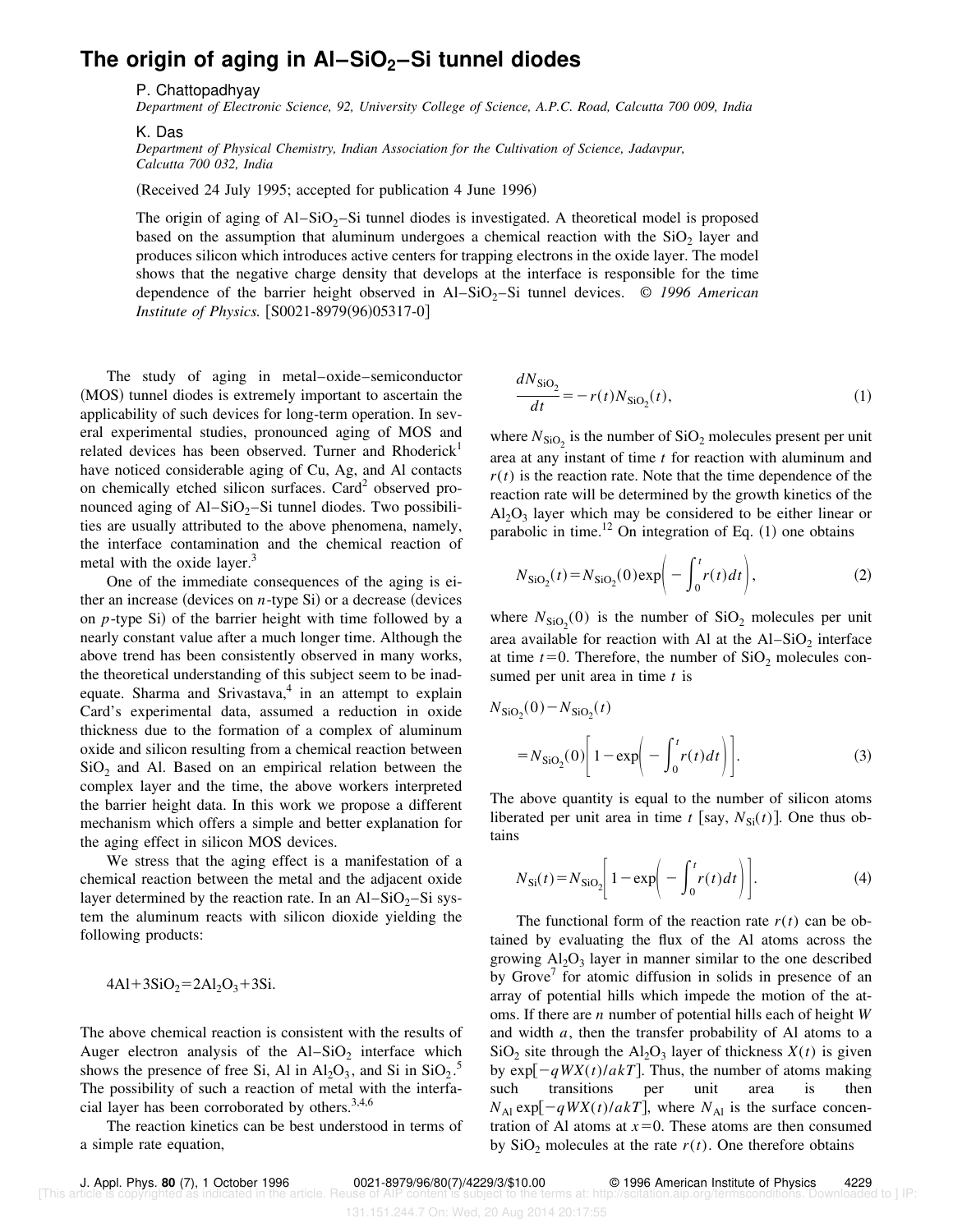$$
\frac{d}{dt} \left[ N_{\text{Al}} \exp\left( \frac{-qWX(t)}{akT} \right) \right] = -rN_{\text{Al}} \exp\left( \frac{-qWX(t)}{akT} \right). \tag{5}
$$

The above equation yields

$$
r(t) = \alpha \frac{dX(t)}{dt},\tag{6}
$$

where  $\alpha=qW/akT$ . On substituting Eq. (6) in Eq. (4), we obtain

$$
N_{\rm Si}(t) = N_{\rm SiO_2}(0)[1 - \exp\{-\alpha X(t)\}].
$$
 (7)

It therefore follows from the above equation that the growth of silicon surface concentration in the  $SiO<sub>2</sub>$  layer depends on the thickness of the growing  $Al_2O_3$  layer.

The silicon atoms liberated at the  $AI-SiO<sub>2</sub>$  interface may have the properties of electron traps because of its tetravalent nature. Each of the atoms can accommodate a maximum of four electrons yielding a net negative charge density at the  $Al-SiO<sub>2</sub>$  interface. However, such incorporation of silicon atoms in the  $SiO<sub>2</sub>$  network may be accompanied by a partial saturation of dangling bonds and, thus, the released Si atoms cannot be treated as strictly fourfold electron traps. Also, the Si atoms may be lost due to the reverse reaction with  $Al_2O_3$ layer. We accommodate the above two effects incorporating a lump parameter  $f$ , the maximum and minimum values of which are 4 and 0, respectively, and express the charge density trapped at the Si atoms as

$$
Q_{\rm Si} = qfN_{\rm SiO_2} \{ 1 - \exp[-\alpha X(t)] \}.
$$
 (8)

The charge neutrality condition in the presence of such silicon traps in an Al–SiO<sub>2</sub>–Si system is given by

$$
Q_m + Q_{it} + Q_{sc} + Q_f + Q_{Si} = 0,
$$
\n(9)

where  $Q_{\rm sc}$  is the depletion layer charge density,  $Q_{\rm it}$  the interface-state charge density,  $Q_f$  the fixed oxide charge density, and  $Q_m$  the charge density that appears on the metal.

A correlation between the barrier height of the system (measured from the equilibrium Fermi level to the band edge at the interface) and various charge densities can be established following Cowley and Sze $\delta$  and Refs. 9–11 given by

$$
\phi_m - \chi - \phi_{bn} = \frac{\delta}{\epsilon_i} \left( Q_{sc} + Q_{it} + Q_f + Q_{Si} \right),\tag{10}
$$

where  $\phi_m$  is the work function of the aluminum,  $\chi$  the electron affinity of silicon,  $\phi_{bn}$  the barrier height and  $\delta$  is the  $SiO<sub>2</sub>$  layer thickness.

The interface-state charge density  $Q_{it}$  can be obtained following Cowley and Sze<sup>8</sup> given by

$$
Q_{it} = -q^2 D_{it}(E_g/q - \phi_0 - \phi_{bn}),
$$
\n(11)

where  $D_{it}$  is the interface state density and  $\phi_0$  is the pinning position of the Fermi level (relative to the valence-band edge at the interface) before the metal contact is established. With  $Q_{\text{sc}}=[2q\epsilon_{s}N_{d}(\phi_{bn}-V_{n})]^{1/2}$  and using Eqs. (10) and (11), one obtains an expression for barrier height given by

$$
\phi_{bn} = \phi + \left(\frac{C_2^2 C_1}{2} - \frac{1}{2} \left(4 \phi C_2^2 C_1 + C_2^4 C_1^2 - 4 C_2^2 C_1 V_n\right)^{1/2}\right),\tag{12}
$$

where  $qV_n$  is the position of the Fermi level relative to the conduction band in the bulk,

$$
\phi = \phi_{bn}(0) + \frac{4qfC_2\delta N_{\text{SiO}_2}(0)}{\epsilon_i} \{1 - \exp[-\alpha X(t)]\},
$$
  

$$
\phi_{bn}(0) = C_2(\phi_m - \chi) + (1 - C_2)(E_g/q - \phi_0) + C_2\delta Q_f/\epsilon_i,
$$
  

$$
C_2 = \epsilon_i/(\epsilon_i + q^2\delta D_{\text{it}}), \text{ and } C_1 = 2q\epsilon_s N_d\delta^2/\epsilon_i.
$$

It can be shown that for low and moderate values of doping and ultrathin oxide layer, the contribution of the term within the parentheses is negligibly small and in such case the expression for barrier height reduces to

$$
\phi_{bn} = \phi_{bn}(0) + C\{1 - \exp[-\alpha X(t)]\},\tag{13}
$$

where  $C = 4q f C_2 \delta N_{\text{SiO}_2}(0) / \epsilon_i$ . In a similar way one can derive an expression for the barrier height for devices on *p*-type silicon given by

$$
\phi_{bp} = \phi_{bp}(0) - C\{1 - \exp[-\alpha X(t)]\},\tag{14}
$$

where

$$
\phi_{bp}(0) = C_2(E_g/q + \chi - \phi_m) + (1 - C_2) \phi_0 - C_2 \delta Q_f / \epsilon_i.
$$

The explicit time dependence of Eqs.  $(13)$  and  $(14)$  can be obtained if the functional form of  $X(t)$  is known. We consider here well-known linear and parabolic law for oxidation of metals<sup>12</sup> and silicon<sup>7</sup> and replace  $X(t)$  in Eq. (7) by  $A_l t$  or  $A_p \sqrt{t}$ , where  $A_l$  and  $A_p$  are, respectively, the linear and parabolic rate constants. Thus, the explicit time dependences of the barrier heights for *n*- and *p*-type devices for linear and parabolic growth law become

$$
\phi_{bn,p} = \begin{cases} \phi_{bn,p}(0) + C[1 - \exp(\beta_l t)] \\ \phi_{bn,p}(0) + C[1 - \exp(\beta_p \sqrt{t})], \end{cases}
$$
(15)

where  $\beta_l = \alpha A_l$  and  $\beta_p = \alpha A_p$ . Note that for the small values of  $\beta_{l,p}$ , the values of  $\phi_{bn,p}$  reduce to  $\phi_{bn,p}$  (0), respectively; however, for moderate and large values of  $\beta_{l,p}$ , the barrier height is sensitive to time. Also, from Eq.  $(6)$ , the reaction rates are, respectively,  $r_l = \beta_l$  and  $r_p = \beta_p/2\sqrt{t}$  for the linear and parabolic growth law.

It is evident from Eq.  $(15)$  that the barrier height for *n*-type silicon  $\phi_{bn}$  increases with time from an initial value  $\phi_{bn}(0)$  until it becomes constant at  $\phi_{bn}(0) + C$  after a much longer time. The nature of variation of barrier height for  $p$ -type silicon is just the opposite. According to Eq.  $(15)$ , the barrier height decreases with time from a value  $\phi_{bn}(0)$  and ultimately saturates at a value  $\phi_{bp}(0) - C$ . The variation of barrier height with time for Al–SiO<sub>2</sub>– $n(p)$ -Si diodes is shown in Fig. 1 for different values of linear and parabolic rate constants. The values of  $\phi_{bn}(0)$ ,  $\phi_{bp}(0)$ , and *C* are considered to be 0.45, 0.75, and 0.25 eV, respectively. The experimental barrier height data<sup>2</sup> of  $150 °C$  heat-treated Al–SiO<sub>2</sub>– $n(p)$ -Si diodes ( $\delta$ =20 Å) corrected for tunnel exponent are compared with the theory. It is seen that the

131.151.244.7 On: Wed, 20 Aug 2014 20:17:55